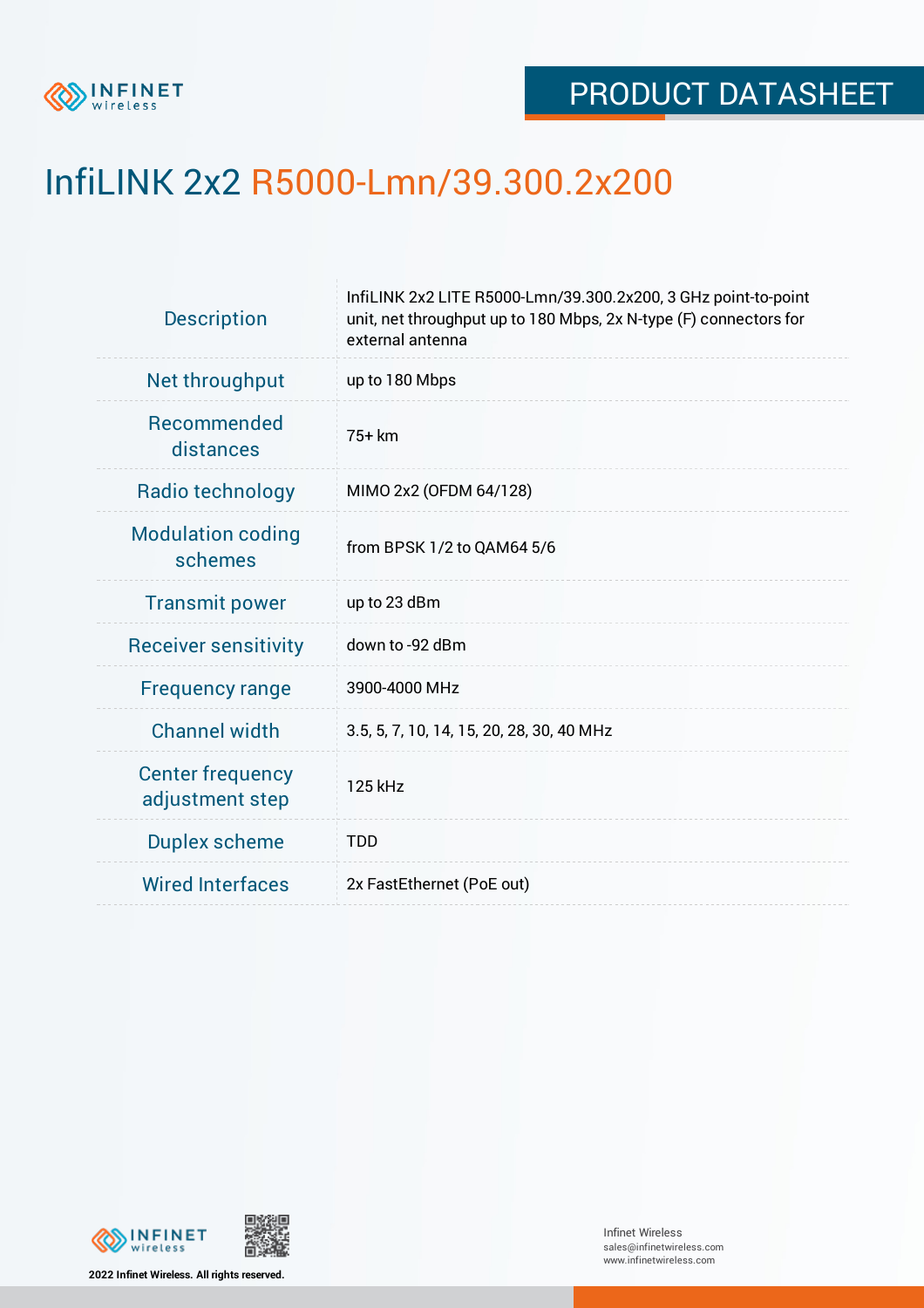

## PRODUCT DATASHEET

# InfiLINK 2x2 R5000-Lmn/39.300.2x200

| <b>Consumption</b>         | up to 15 W                                                                                                                                                                                                                                                                                                                  |                      |                |                 |                      |  |
|----------------------------|-----------------------------------------------------------------------------------------------------------------------------------------------------------------------------------------------------------------------------------------------------------------------------------------------------------------------------|----------------------|----------------|-----------------|----------------------|--|
| <b>Power options</b>       | 110-240 VAC @ 50/60 Hz, +956 VDC                                                                                                                                                                                                                                                                                            |                      |                |                 |                      |  |
| <b>Outdoor Unit (ODU)</b>  | 240 x 240 x 50 mm, 1.6 kg                                                                                                                                                                                                                                                                                                   |                      |                |                 |                      |  |
|                            |                                                                                                                                                                                                                                                                                                                             |                      |                |                 |                      |  |
| <b>Part Number Options</b> | Prefix                                                                                                                                                                                                                                                                                                                      | Freq.<br><b>Band</b> | <b>Bitrate</b> | Output<br>Power | Capacity             |  |
|                            | R5000-Lmn                                                                                                                                                                                                                                                                                                                   | 39                   | 300            | 2x200           | 8<br>20<br>50<br>300 |  |
| <b>Part Number Example</b> | R5000-Lmn/39.300.2x200 50                                                                                                                                                                                                                                                                                                   |                      |                |                 |                      |  |
| <b>Packing List</b>        | - Outdoor unit R5000-Lmn/39.300.2x200 - 1 pcs.<br>- Power Supply IDU-CPE(48V) - 1 pcs.<br>- Power Cord - 1 pcs.<br>- Cable Gland - 2 pcs.<br>- Standard RJ-45 connector - 2 pcs.<br>- Shielded RJ-45 connector - 1 pcs.<br>- RJ-45 Plug Cap - 1 pcs.<br>- MONT-KIT-85 Mounting kit - 1 pcs.<br>- Quick Start Guide - 1 pcs. |                      |                |                 |                      |  |

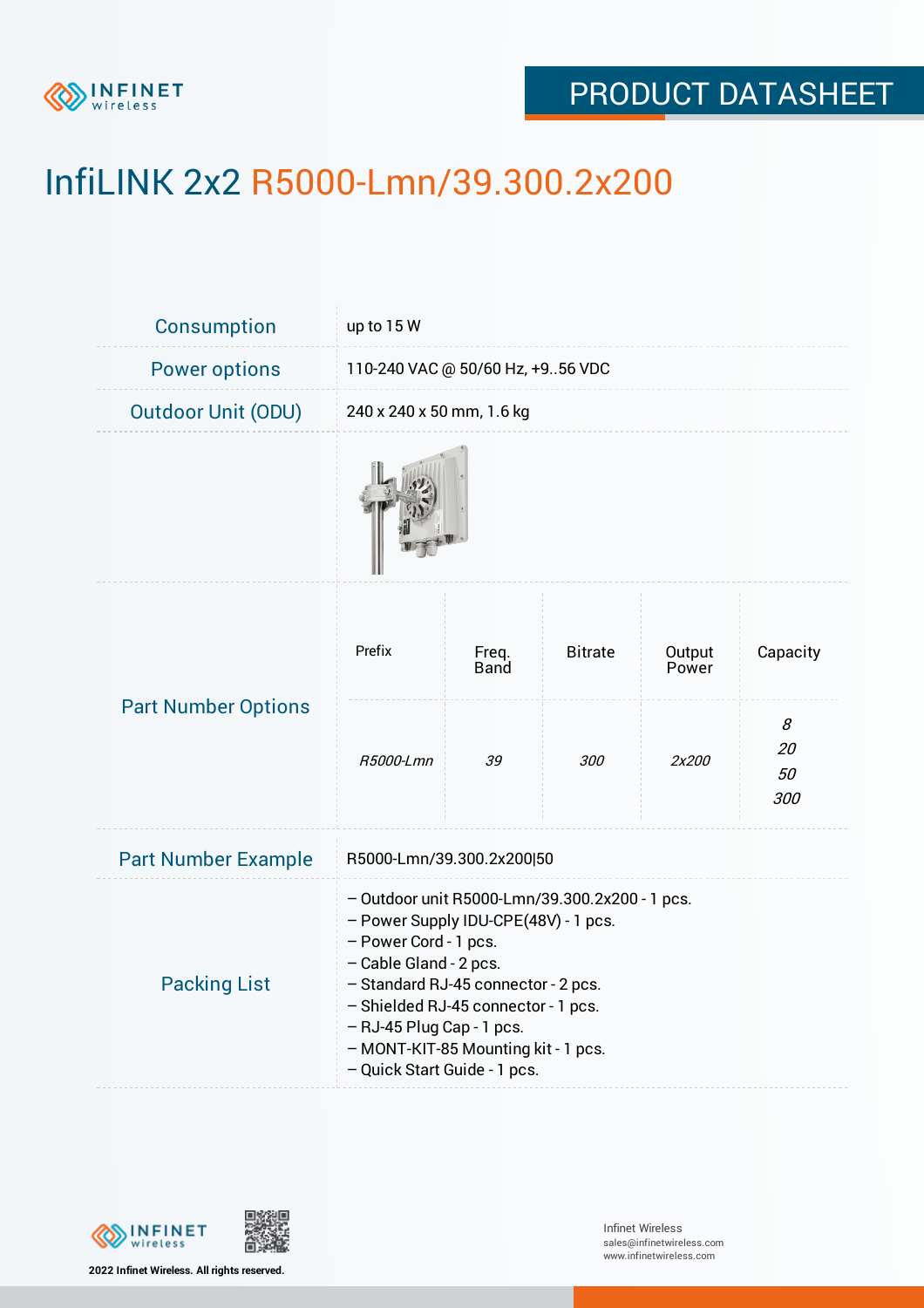

## PRODUCT DATASHEET

# InfiLINK 2x2 R5000-Lmn/39.300.2x200

### Features

#### **RADIO**

- **Voice/RTP Aware Superpacketing**
- **DFS**
- **Automatic Bitrate Control** Þ
- Þ **Automatic Transmit Power Control**
- ь **TDD synchronization using AUX-ODU-SYNC (excluding Smn/Lmn)**
- **Spectrum Analyzer mode** ۰
- **Channel testing tools** ١

#### **NETWORKING**

- **Ethernet-over-IP and IP-over-IP tunneling**
- Þ **ARP protocol support**
- ۱ **MAC/IP filtering**
- Þ **Full-fledged 2nd layer switch**
- Þ **RIPv2 / OSPFv2 /static routing**
- **L2/L3 Firewall** Þ
- **NAT (multipool, H.323-aware)** Þ
- **DHCP client/server/relay**

#### **MANAGEMENT FEATURES**

- **Various Management Protocols: HTTP, HTTPS, Telnet, SSH, SNMP v1/2c/3 (MIB-II and proprietary MIBs)**
- **Graphical User Interface**
- **LED Indication: power status, wireless and wired link status, signal level**
- **Antenna alignment tool**
- ٠ **Automatic software update**
- **Online monitoring with proprietary EMS InfiMONITOR.**

#### **QUALITY-OF-SERVICE**

- **17 priority queues**
- **IEEE 802.1p support**
- **IP TOS / DiffServ support**
- ٠ **Full voice support**
- **Traffic limiting (absolute, relative, mixed)** ٠
- **Traffic redirection**